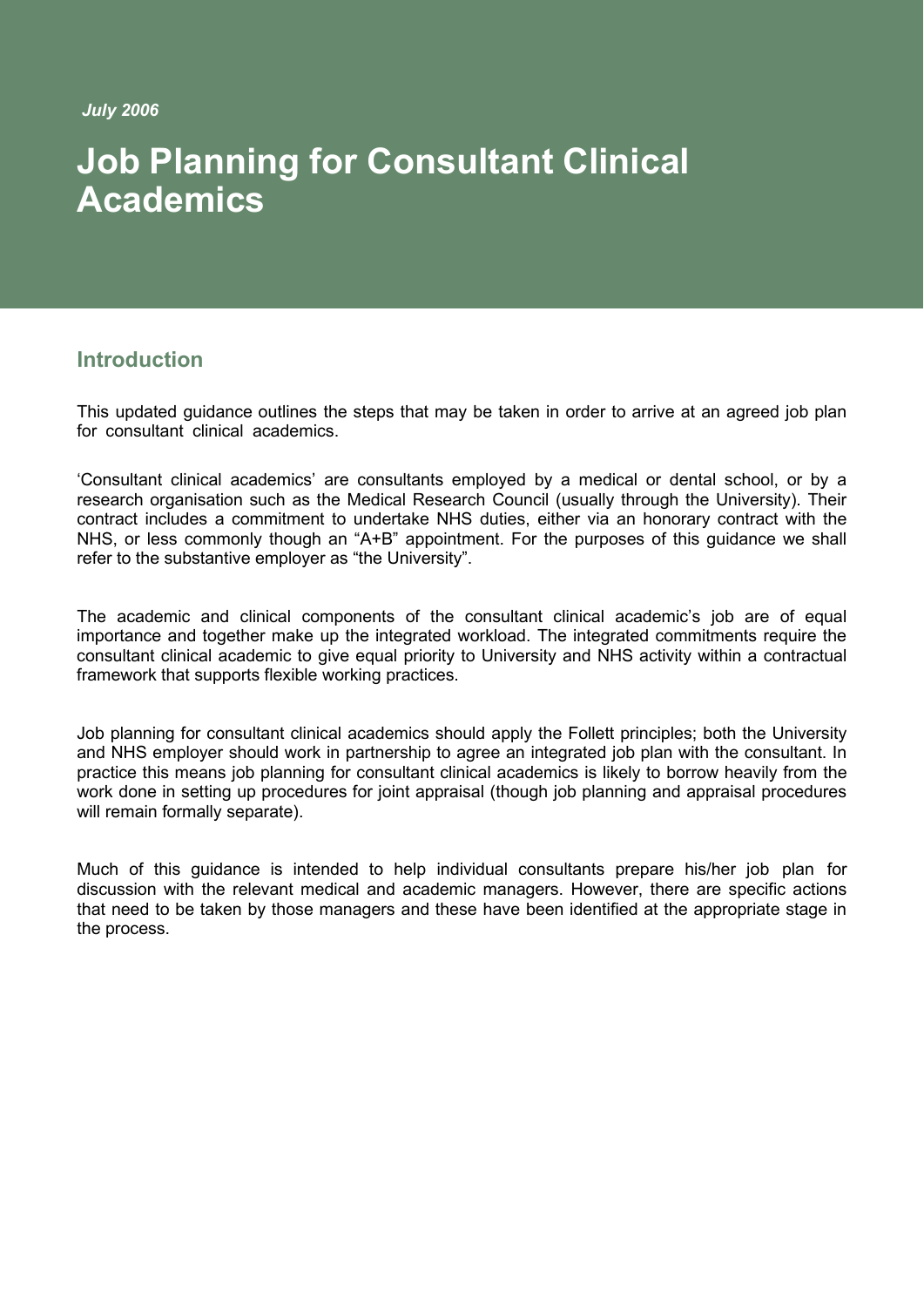The job plan should cover:

- The consultant's main duties and responsibilities to both the NHS and the University and the agreed Programmed Activities allocated for each
- The times and locations at which these activities are scheduled to take place
- The accountability arrangements, making clear to which sector and manager the consultant is professionally and managerially responsible for each task
- Agreed personal objectives and their relationship to both NHS and University objectives
- The support and facilities needed to fulfil the job plan

In developing the job plan the following should be borne in mind:

- It is a prospective agreement setting out duties, responsibilities and objectives for the coming year
- It should cover all aspects of a consultant's professional practice (including all paid work for other academic and commercial organisations)
- The previous year's job plan may be a useful reference point from which to develop the new job plan
- The plan may be wholly or partly team based
- It should include NHS objectives as well as University objectives
- It should include personal objectives
- Resources and support required are agreed and stated
- The process is separate from, but linked to, appraisal

## Who is involved?

A number of people can be involved in the job planning process. Those most centrally involved are likely to be the:

Consultant **-** or team of consultants for part of the process (as each consultant will have their own personal objectives and personal schedule). Consultant clinical academics should be included in any relevant team job planning process.

NHS Medical Manager **-** e.g. Lead Clinician, Clinical Director or Medical Director.

NHS Chief Executive **-** although the job plan is an agreement between the employer and the consultant, in practice detailed discussions will take place between the consultant and their medical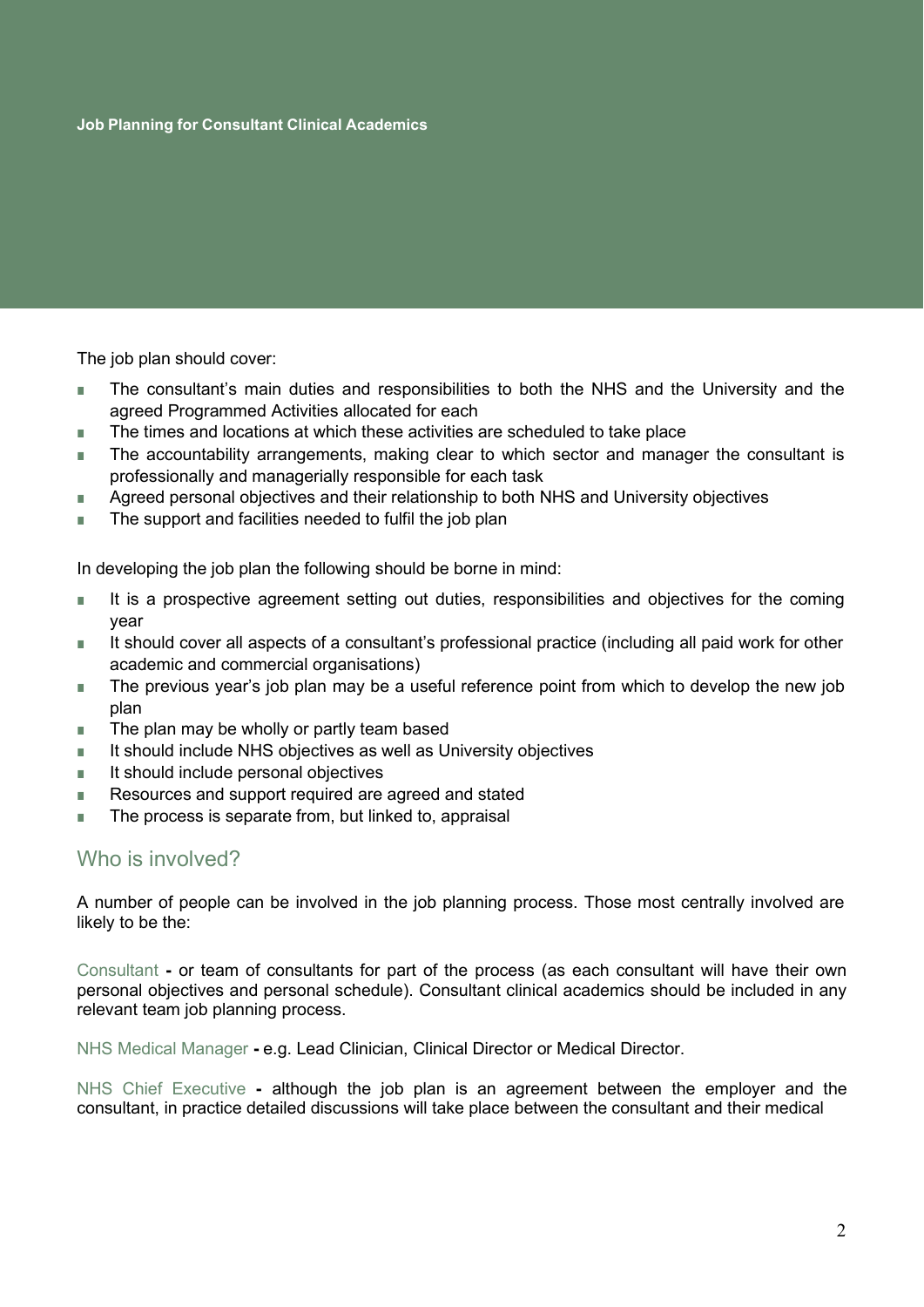manager. The Chief Executive's key responsibility is to ensure that all consultants have agreed job plans as well as to sign them off.

Academic Manager - e.g. Head of Department or whoever is responsible for the academic side of the appraisal process.

Senior Academic Manager - this is likely to be the Dean of the medical school or someone else in a senior position responsible for ensuring the proper use of resources. The senior academic manager is unlikely to participate in job planning for the vast majority of clinical academics, but, like the Trust Chief Executive, they will have the responsibility to ensure that all consultants have agreed job plans.

#### Job plan review

A job plan review should take place at least annually. Much of the information required for the job plan review is the same as or similar to that required for the appraisal process. In addition, one outcome of the appraisal process is a personal development plan. It may be helpful, therefore, to ensure that the two processes occur as close together in time as possible, with appraisal preceding job planning. If there is a significant change in any aspect of the job plan during the year it may be necessary to have an interim job plan review.

The purpose of the review is to:

- Consider what has affected the job plan
- Consider progress against the agreed objectives
- Agree any changes to duties and responsibilities
- Agree a plan for achieving personal objectives
- Agree the support and facilities required from both employers
- Review the relationship with other paid work, including any private practice

## Information checklist

The information needed to inform job planning will differ between specialties and even between consultants in the same specialty. It is not possible, therefore, to give a definitive list of what might be required. The different parties to the job planning process also require different sets of information. The following checklist provides suggestions about the sort of information required. The list is by no means exhaustive, nor is every item mentioned necessary. The Consultant Job Planning Toolkit contains detailed guidance and may be found at [http://www.wise.nhs.uk/cjpt/menu.htm.](http://www.wise.nhs.uk/cjpt/menu.htm)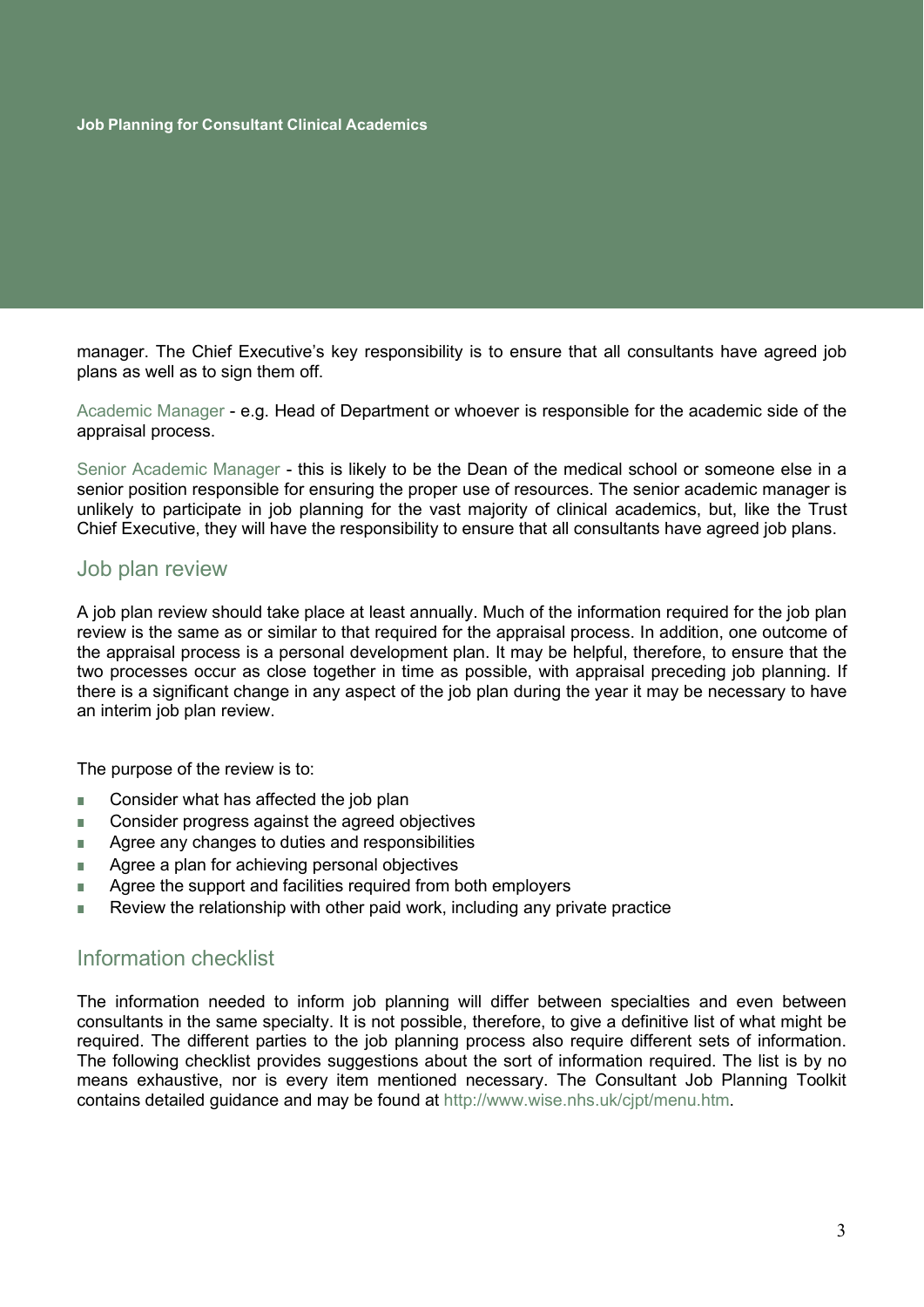#### **Job Planning for Consultant Clinical Academics**

- Last year's job plan (or if any of the parties believes that there might be need for significant change in the current job plan, a reliable and representative diary kept over an appropriate number of weeks)
- Personal development plan

#### NHS work

- List of main clinical responsibilities for the NHS
- Workload figures broken down in a meaningful way
- Timetable of private practice commitments, if any
- List and scheduling of any fee paying services, if any
- Undergraduate and Postgraduate teaching commitments undertaken in NHS time
- Research
- CPD/CME requirements
- List of other commitments, duties and responsibilities for NHS employers
- List of commitments, duties and activities for other relevant organisations such as work for the BMA, the Healthcare Commission, GMC, and Royal Colleges.
- Clinical audit and clinical governance issues to be addressed
- Support provided by the organisation and any further support required
- Ideas for improvements to service quality, range or performance
- Thoughts on resolution of blockages to efficient service delivery

#### Academic work

- Research activities, including published, submitted and conference papers
- Current research activities
- Proposed research and plans for obtaining funding. This should indicate which local resources (e.g. lab time) would be necessary
- Courses lectured on, including other commitments (e.g. tutorial attendance, marking, etc)
- Course administration, including examination boards and timetable support
- Research student commitments, including supervision
- Examination/moderation of external students, including PhD vivas
- Other Department/school/University administration
- Duties around TQA and RAE assessment
- Details of any paid work, including external lecturing, paid consultancy, commercial activities and work for other organisations
- University management, including meetings and committee work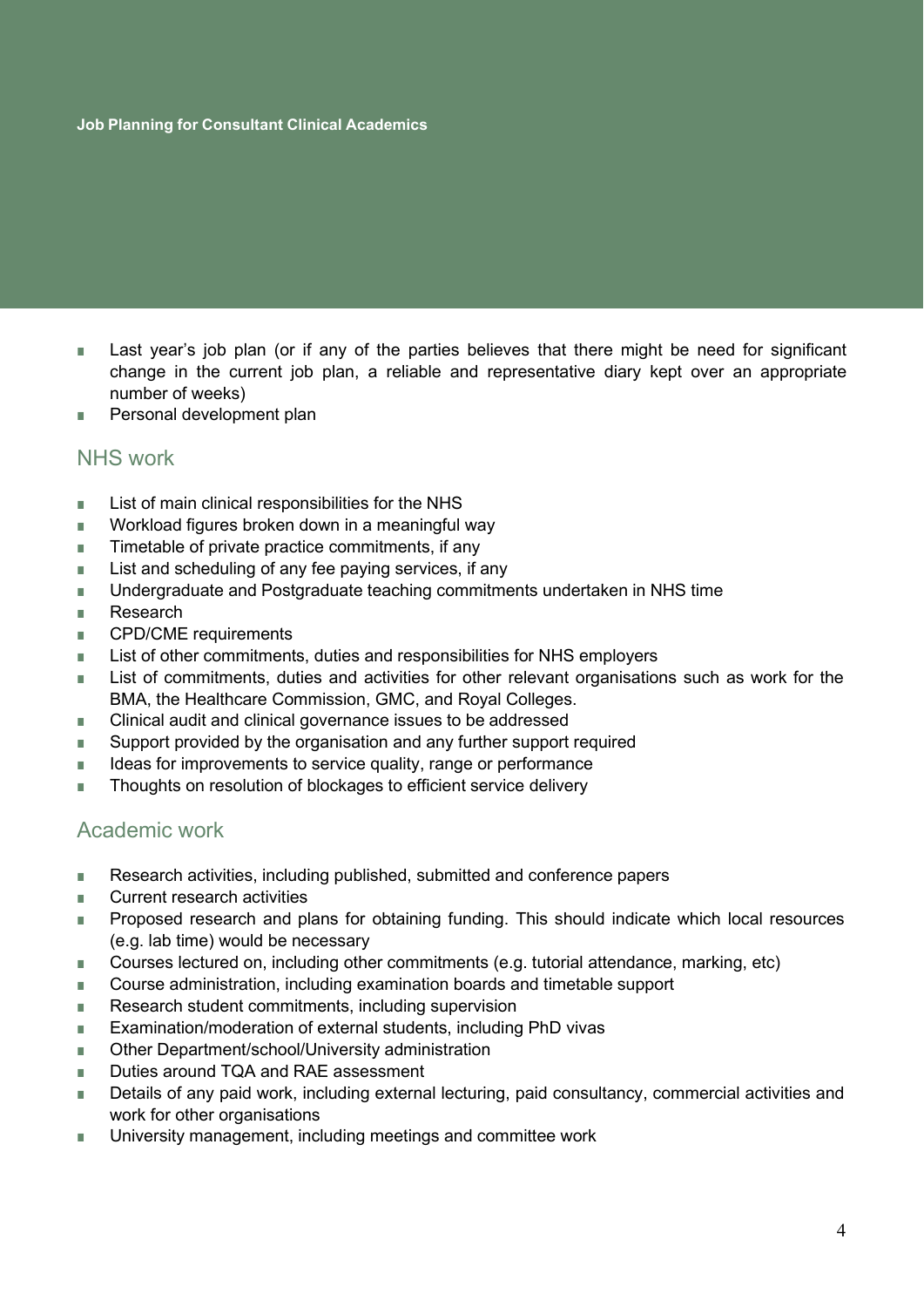- QAA/GMC visits and associated work
- Attending/organising conferences

# Medical manager

- Quantity and quality targets for the directorate and performance against such targets by the team and individual in the previous year
- Knowledge of the relevant priorities within the local delivery plan
- Clinical postgraduate commitments
- Changes in services being required of, or offered by, the directorate
- Clinical audit and clinical governance issues affecting the directorate
- Knowledge of the resource base of the directorate including numbers of staff, changes in skill mix and those services, space and equipment available
- Understanding of existing and new initiatives within the directorate or NHS organisation

## Academic manager

- Research plans and targets for RAE achievement. This should make clear what is expected of the individual clinician
- Undergraduate teaching programme, including course alterations and proposed new courses
- Review of the undergraduate and postgraduate feedback on teaching/supervision
- Knowledge of the available resources, including postgraduate student numbers and plans on supplementing research assistance
- Understanding of existing and new initiatives within the University

## Both managers

■ Details of joint working arrangements and an assessment of what they have achieved and how they might be improved

In addition, the participants may require information from other sources in order to complete the job plan accurately. Such information might include:

- Activities for other employers (e.g. lecturing commitments to other universities or clinical work done for other NHS organisations)
- Changes in practices and/or services of other directorates or other providers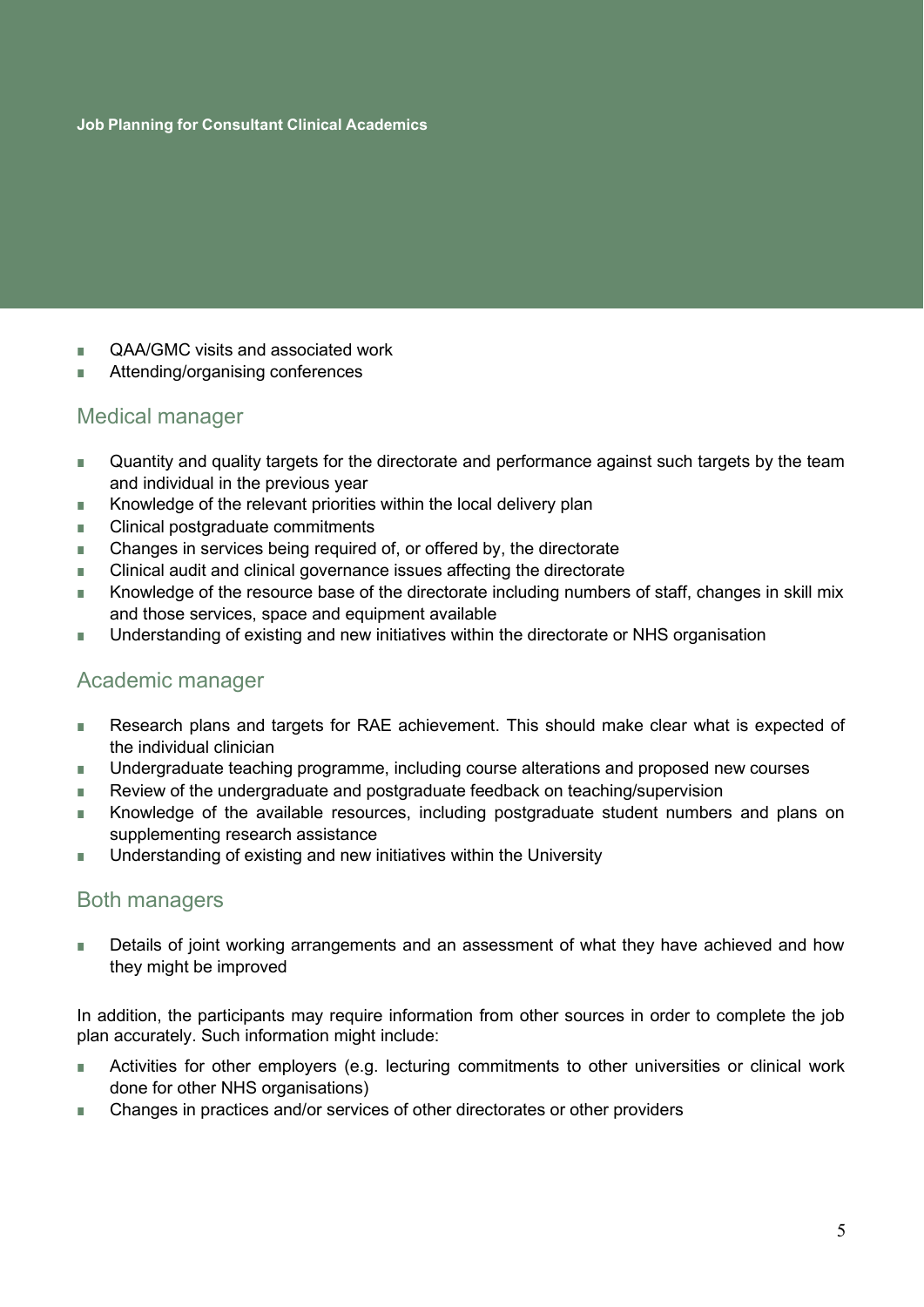- National clinical audit or clinical governance issues
- Changes in the health provision requirements of the local health community
- Information from tertiary centres regarding referrals
- Guidance from the Royal Colleges, particularly regarding workload and changes in clinical practice
- Changes within the University
- The needs of doctors in training

# Before the discussion

If the job planning process is to have meaning and to be helpful to both the consultant and the employing organisations, some preparatory work is necessary by all parties. If the job planning discussion takes place immediately after the annual appraisal then much of the information can be shared. As the personal development plan will have been agreed at the appraisal session, it can inform the job planning discussion.

# Preparing the job plan

Sufficient information should now be available to prepare a draft job plan. Broadly, this will identify both the individual commitments to both organisations and agreed objectives for the coming year. From the employers perspective it should arrive at a plan of work that makes clear their joint expectations of the consultant. It needs to include the following elements:

- The number and type of Programmed Activities, timing, content and where they will take place
- Academic teaching commitments
- Academic research agenda, including any time employers agree should be regarded as protected research time
- On-call commitments (if any) and an assessment of the average unpredictable emergency work associated with on-call duties, subject to the limits on recognition for such work as set out in Schedule 5 of the Terms and Conditions of Service
- Commitments to both employers that do not occur on a regular, weekly basis
- Any additional duties for either or both employers
- Any commitments to other organisations, including details of any payments made by those organisations
- The consultants personal objectives
- The support required to undertake agreed activities that is already provided by either organisation
- Any additional support required to fulfil additional activities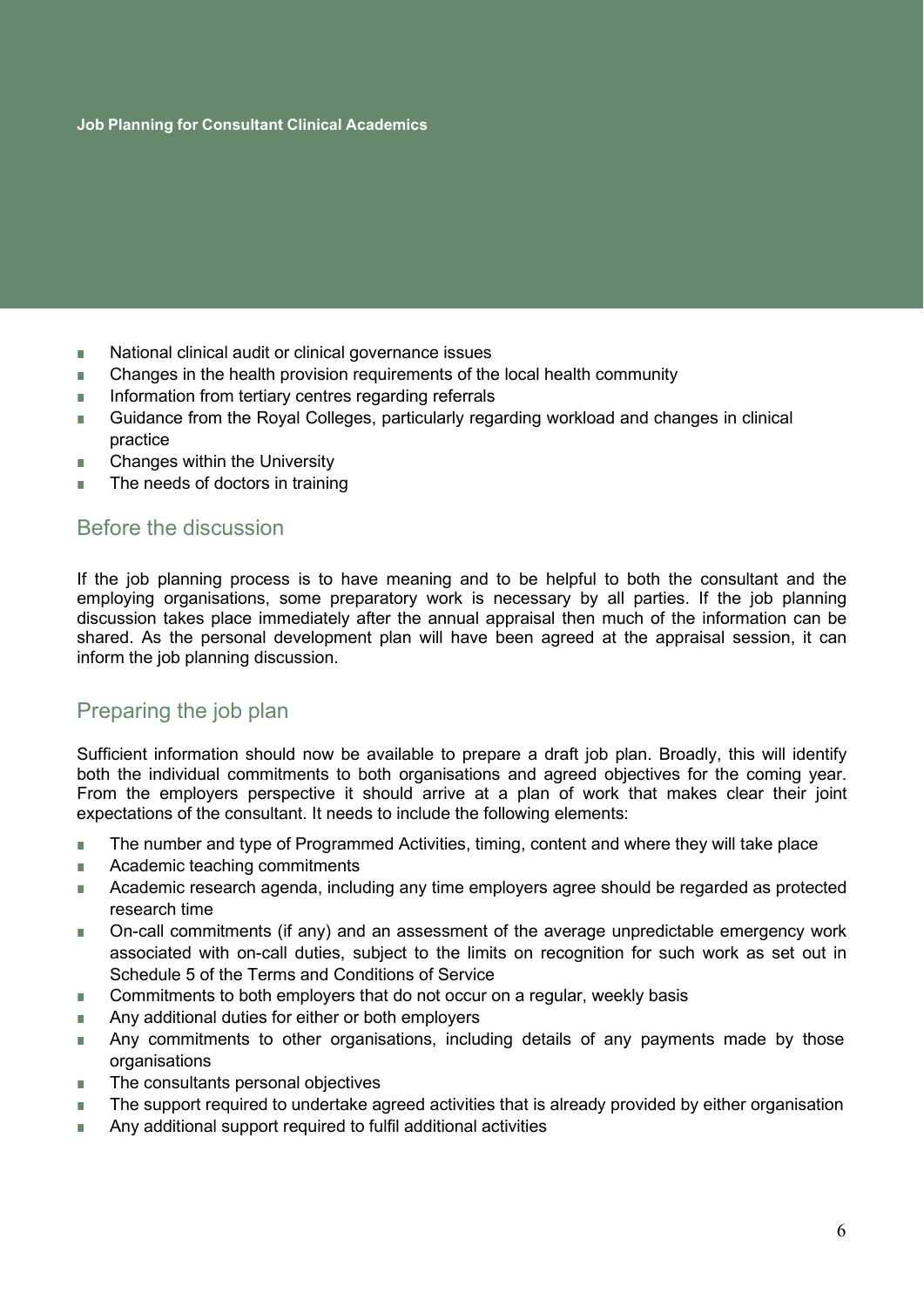# Allocation of Programmed Activities

All duties and responsibilities should be incorporated within Programmed Activities in the job plan. A full-time consultant clinical academic will normally be contracted for a total of 10 Programmed Activities per week. Consultants may agree to undertake additional Programmed Activites if requested to do so by either or both employer(s).

Activities should be included in a work schedule that will normally cover a week, or a number of weeks. Activities that take place at irregular times, such as research, may need to be annualised. Some activities, such as research, may be undertaken in a flexible way. Unpredictable emergency work arising from on-call duties should be treated as counting towards your Programmed Activites, subject to the limits on recognition for such work as set out in Schedule 5 of the Terms and Conditions of Service.

There are likely to be several elements in a consultant clinical academic job plan:

- Direct Clinical Care (DCC) including medical outpatient clinics where patients are treated as part of their ongoing care with students in attendance
- Supporting Professional Activities (SPA)
- Additional NHS responsibilities (e.g. chairing committees)
- External duties
- Academic activity (education, research and management responsibilities).

Private practice, where undertaken, should be reflected within the job plan

With regard to activities that would contribute to the calculation of SPA Programmed Activities, there should be agreement as to the proportion of activity attributable to NHS duties. The following duties may be incorporated by agreement:

- Audit
- CPD activity
- Teaching activity
- Research